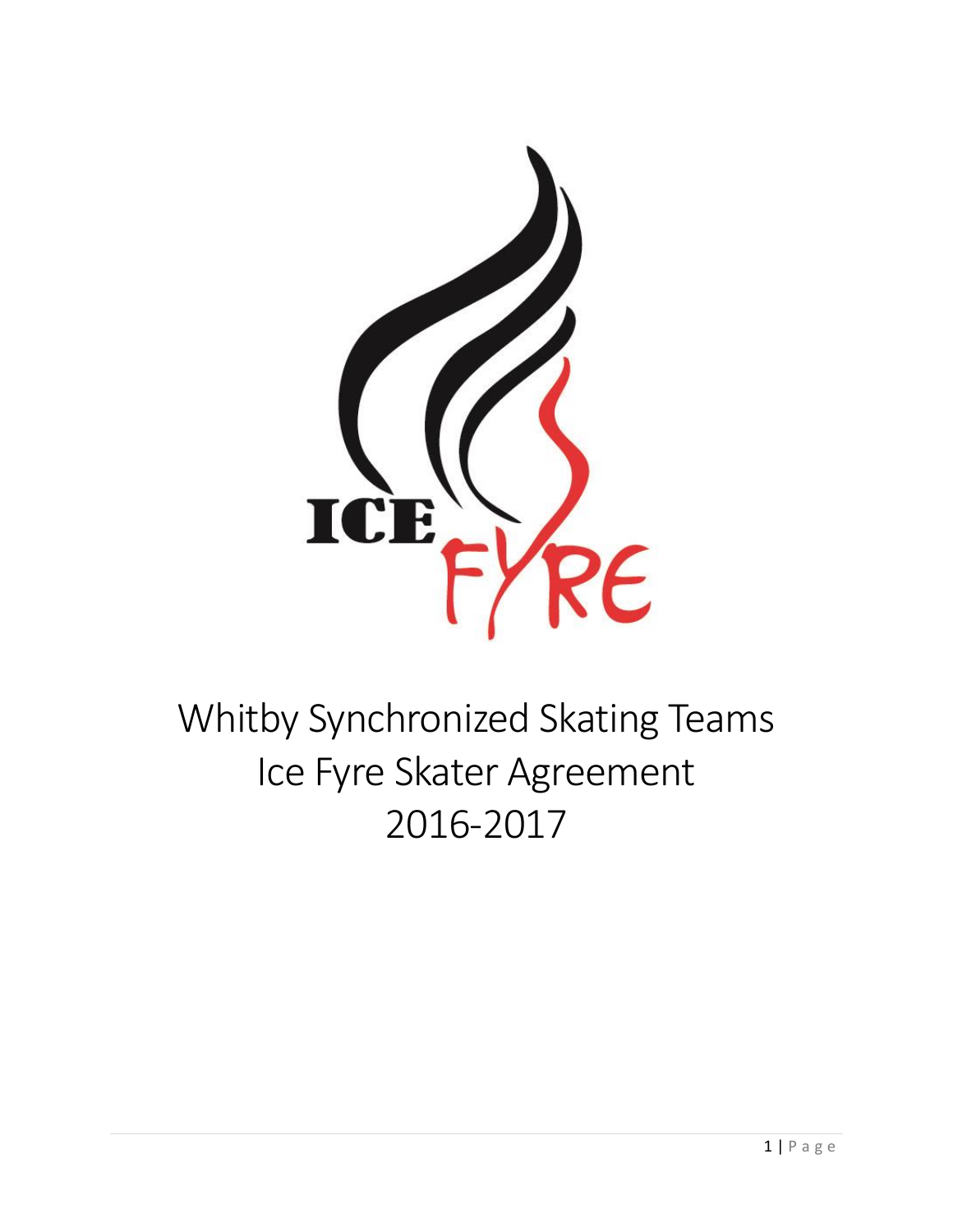### Contents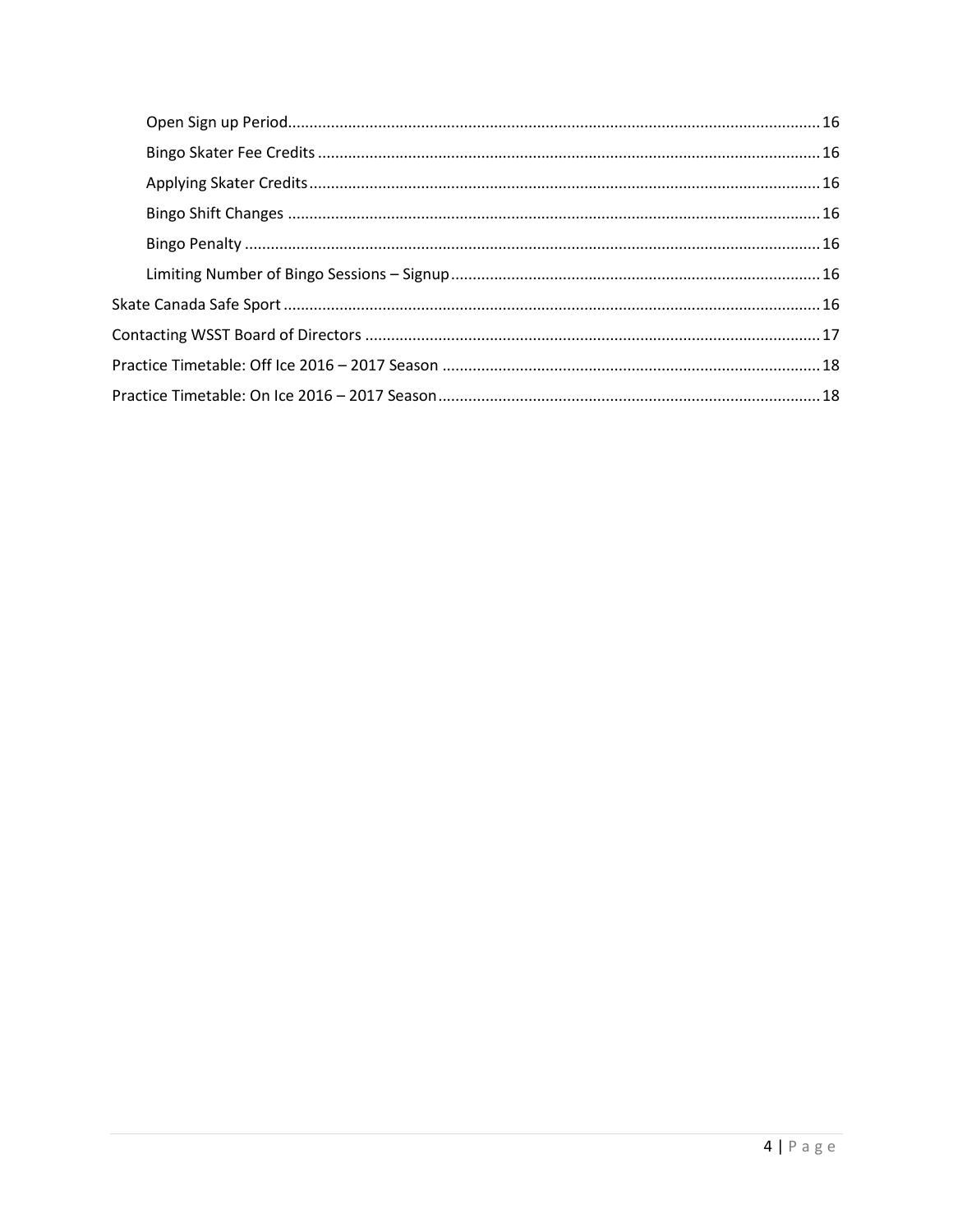## Whitby Synchronized Skating Teams Ice Fyre Skater Agreement 2016-2017

### <span id="page-4-0"></span>Skater Code of Conduct - Every Ice Fyre Skater MUST at all times

- Skate for their own enjoyment (i.e. not just to please coaches or parents).
- Be encouraging and supportive of all team-mates, including other Ice Fyre teams (i.e. through positive and constructive encouragement and communication).
- Be willing to accept constructive criticism from the coaches/
- Push themselves to improve by practising hard with 100% commitment (i.e. by training with 100% intensity, focus and effort).
- Push themselves to improve by competing with 100% commitment (i.e. by competing with 100% intensity, focus and effort).
- Skate for the team's benefit (i.e. unselfishly and not for individual benefit).
- Skate fairly with composure and self-discipline and not wilfully break the rules.
- As a representative skater, accept that your spot in the line is earned through a combination of demonstrating the right attitude (coachability), tenacity, ability (to execute skills, and team role), teamwork and composure.
- Respect judges and officials by accepting scoring graciously.
- Show good sportsmanship by interacting with everybody in a professional and good humoured manner while representing your team.
- Respect the use of the facilities by not damaging the venues or equipment and leaving the area clean and free of debris.
- Abide by the Skate Canada Code of Ethics, Skate Canada Code of Contact and the Town of Whitby Public Code of Conduct.

### <span id="page-4-1"></span>Skater Eligibility

- All team members must be eligible and registered with an active Skate Canada membership.
- The cost of a Skate Canada membership should be included when registering for singles skating programs with your home skating club.
- Skaters who need to and are eligible to skate with WSST under a Skate Canada associate membership may purchase the membership directly from the Whitby Figure Skating Club through their online system.
	- o The cost for the membership is not included in the skater fees.
	- o WSST will communicate additional sign up details once known.
	- $\circ$  The skater will need to provide proof of membership in order to remain eligible to skate.
- Although there are no test prerequisites to participate on any level of Synchro, it is recommended by Skate Canada that all skaters be in CanSkate 5 or higher.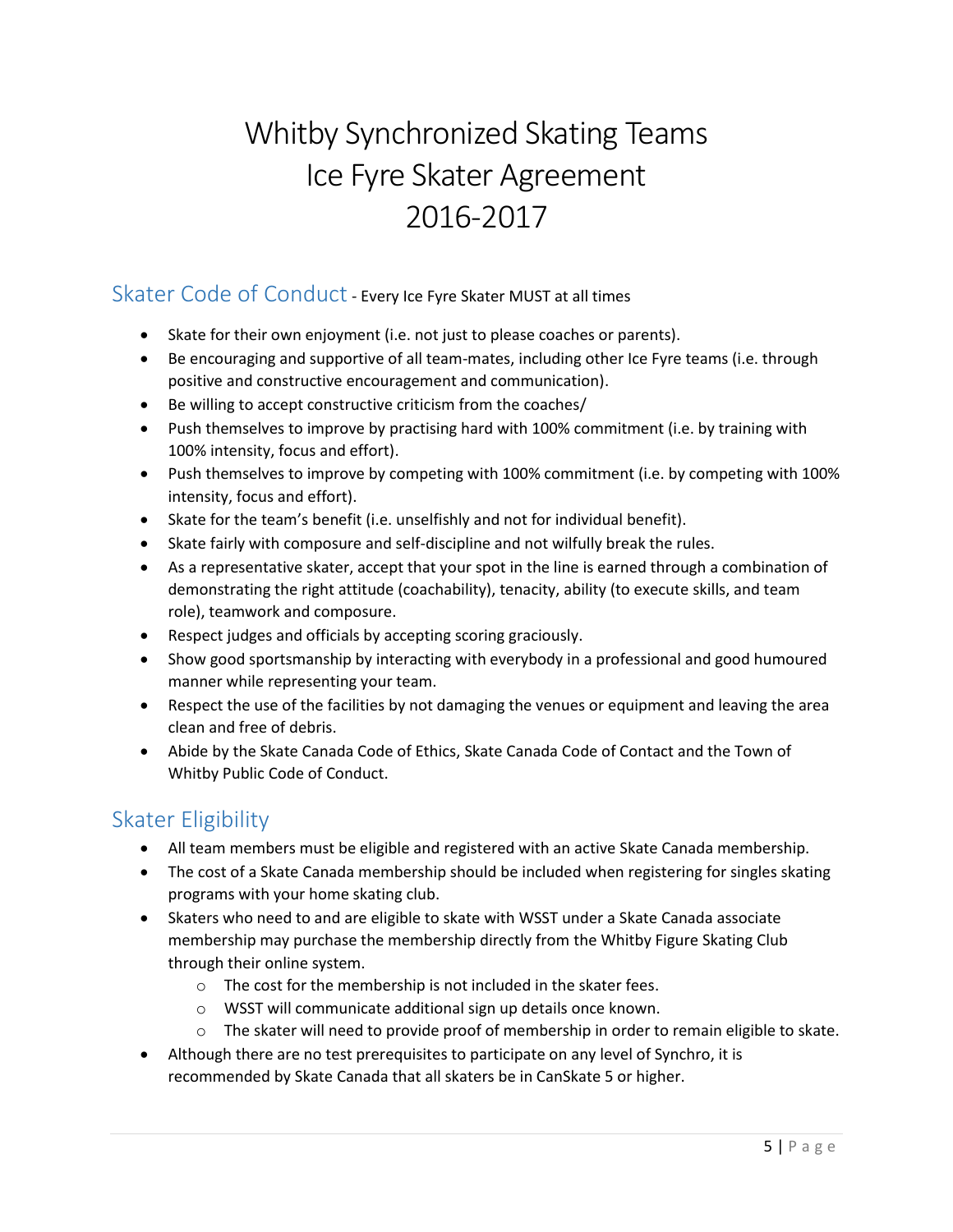### <span id="page-5-0"></span>Single Skating Requirement (Youth Teams)

- WSST recommends that all members of the youth teams be actively registered with a Skate Canada sanctioned club as a singles skater (not an associate member) to continue to improve their skating skills for the benefit of the skater and the team.
- Skaters who have reached the age of 15 years **OR** have documented proof of completing their Skate Canada Senior Silver Dances may register as a Skate Canada associate member and continue to skate with WSST. They may choose not to register as a singles skater.
- Skaters who are under the age of 15 years **AND** who have not fully completed their Skate Canada Senior Silver Dance requirement MUST be registered with a Skate Canada sanctioned club as a singles skater (not an associate member) and actively working on improving their individual skating skills.

### <span id="page-5-1"></span>Helmet Policy

- All skaters must comply with the Skate Canada Helmet Use Policy. o <https://info.skatecanada.ca/hc/en-ca/articles/201219410-Helmet-Use-Policy>
- **Any skater who has yet to complete CanSkate 5 must wear a CSA approved hockey helmet while on the ice.** This includes all practices and competitions.
- Any Ice Fyre Skater who has completed CanSkate 5 can choose to wear a CSA approved helmet or other protective head gear while on the ice.

### <span id="page-5-2"></span>Parent Supervision

- It is strongly encouraged that all youth skaters (especially those 12 years old or younger) have a parent (or other responsible adult) in the facility whenever the team is practicing on ice.
- The Coach is responsible for the entire team, and for the safety of the rest of the team, the parent must assume responsibility if the skater is unable to remain on the ice.

### <span id="page-5-3"></span>Skater Liability Waiver and Release

- It is understood and agreed, as a condition of participation in skating programs offered by the Whitby Figure Skating Club / Whitby Synchronized Skating Teams (Ice Fyre) and Skate Canada, that neither the Club/Team nor Skate Canada shall be liable for any injury, loss or damage **suffered by the skater/member** while travelling to or from or while participating in skating practices, competitions or other team related activities, however caused.
- It is further agreed that neither the Club/Team nor Skate Canada is responsible for any injury, loss or damage **caused by the skater/member** while travelling to or from or while participating in the said practices, competitions or other activities.
- The member, or his/her parent/legal guardian who has signed the Skater's Agreement, shall indemnify the Club and Skate Canada and hold them harmless from any claims, demands or actions arising from or in respect of such injury, loss or damage.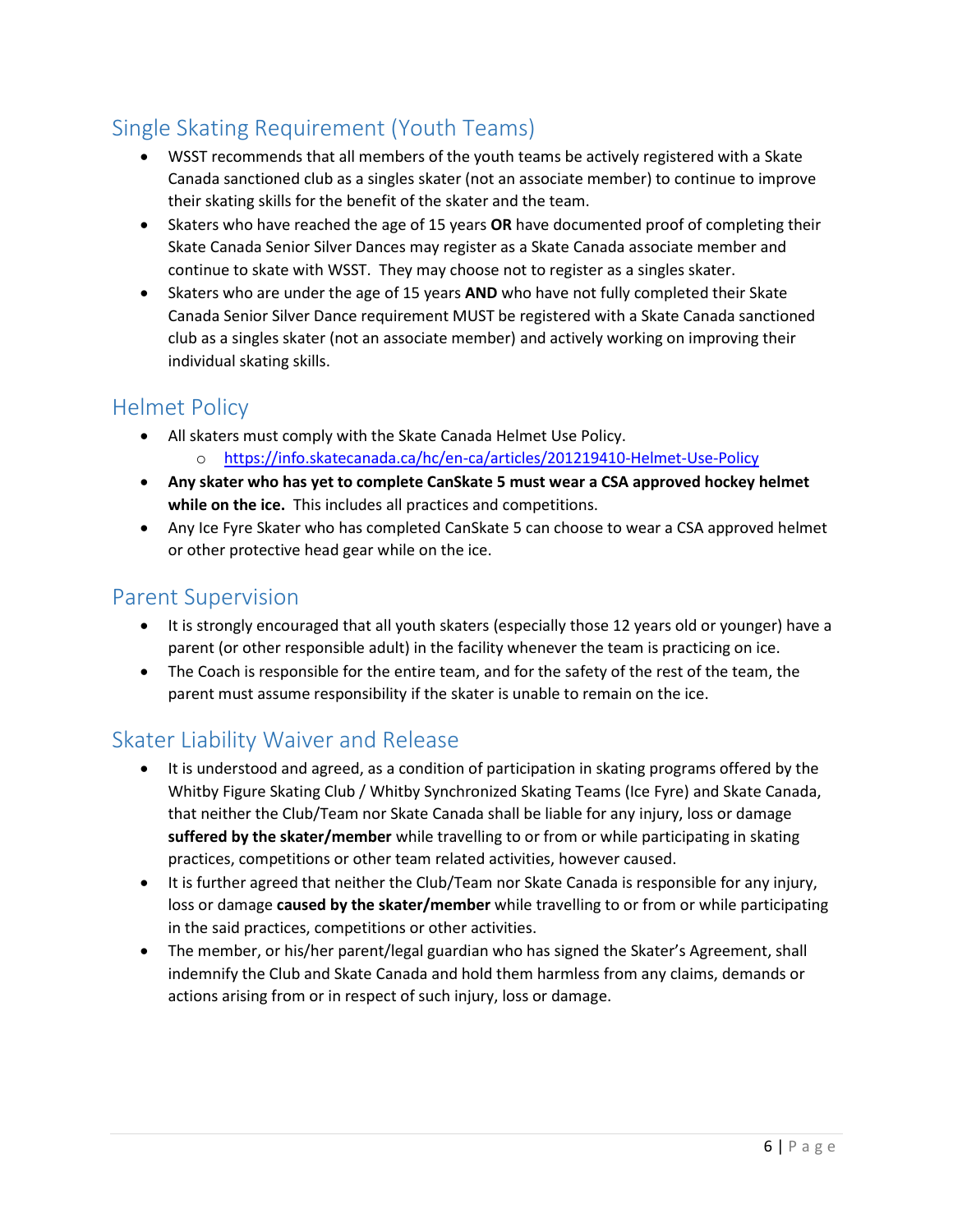### <span id="page-6-0"></span>Skater Placement on the Team

- The coach(s) will decide all team placements. Overall skating ability, stamina, strength, ability to learn quickly and adapt to last minute changes are all factors taken into consideration in selecting team members.
- An "Alternate" is a team member who does not have an assigned place on the team "line" at any given time. Any skater can become an "Alternate" at any time. No one owns a spot on the line.
- The Coach may switch a skater to alternate status for the following reasons
	- o Injury
	- o Illness
	- o Decrease in Skill Level
	- o Attendance (especially right before a competition / show)
	- o Behaviour Problems (including lack of respect for teammates, coaches and managers)
	- o Prolonged Absence from Skating
- A "Skater in Training" is a team member who does not have an assigned place on the team. This skater trains with the team but they will not skate in the "line" during competitions or shows. This position is for training purposes only to further develop the skater's synchronized skating skills. A Skater in Training would pay reduced fees to account for the variable costs that would not be incurred on their behalf.
- A "Double Teamer" is a team member who skates on multiple teams. The ability to skate on multiple teams is by invitation of the coach. It is done in order to provide additional strength / skills in the "line". This position would skate with the team for all competitions and shows unless they have been moved to "Alternate" status. A Double Teamer would pay reduced fees for the additional team to cover the increased variable costs that would be incurred on their behalf.
- The Coach's decisions with respect to skater placements in line are for the betterment of the team and must be respected at all times.

#### <span id="page-6-1"></span>Skating Season

- Team practices (limited hours) will commence mid-August for some Youth teams
- The full practice schedule comes into effect after Labour Day weekend for all teams.
- The season is expected to conclude by mid-March 2017 (pending release of competition schedules).

#### <span id="page-6-2"></span>Practice

- **Skaters must notify the coach(s) / team manager in advance if they are unable to attend any practice**
- All team members should make every attempt to be present and on time to all practices. Late fees can be enforced at the discretion of the coaches. Lack of attendance hurts the team because just one person missing can cause the unit to not function properly.
- Derogatory statements about another team member, the routine or the coach(s) are prohibited.
- Skaters are expected to give the coaches their full attention, listen to instruction, move quickly into position and do their best every time.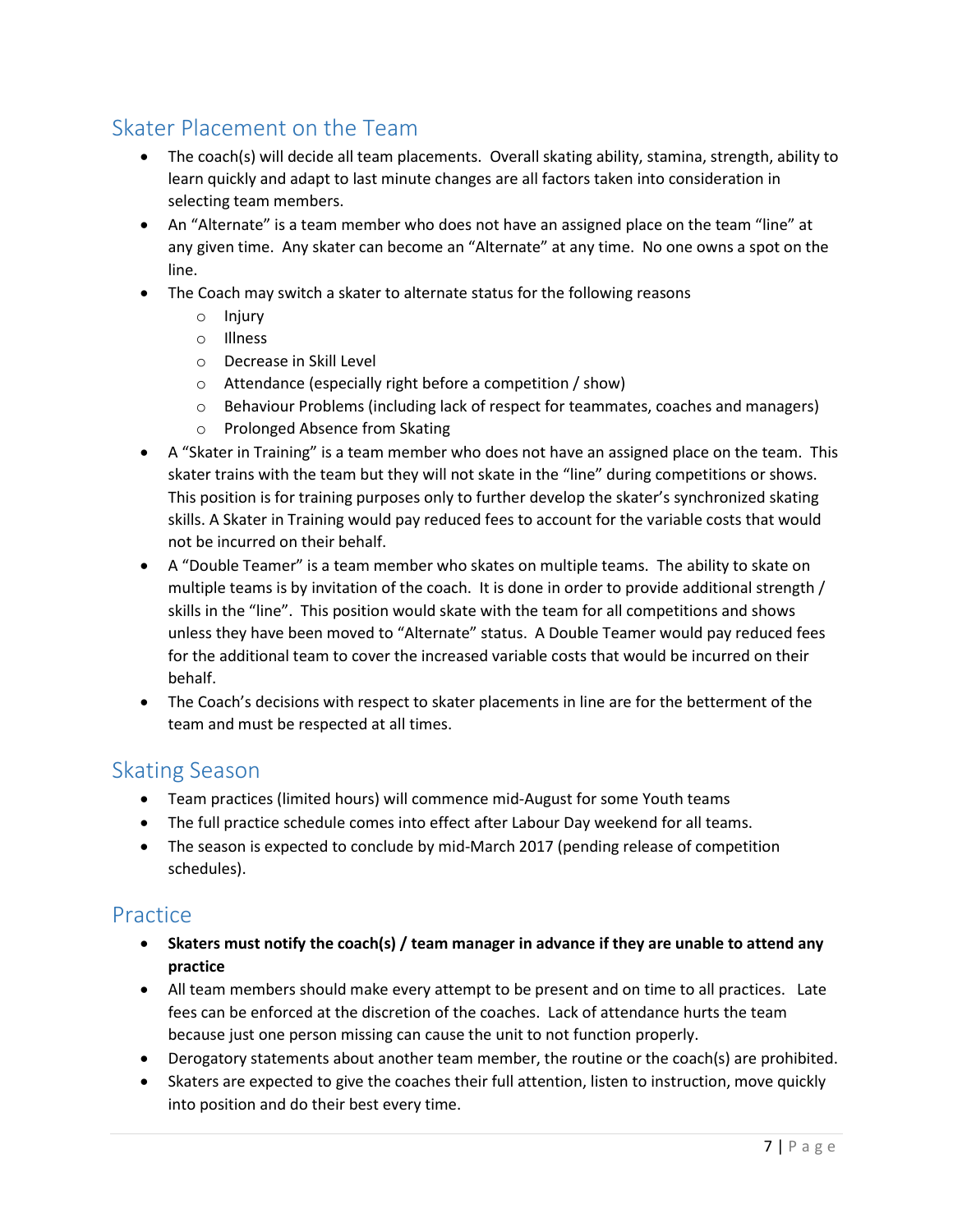- Skaters are expected to be in proper practice attire with hair tied back as per the coach's instruction.
- Additional practices may be called throughout the year at the discretion of the coach.
- Any skater who missed the last practice before a competition/show WILL have their status changed to Alternate and should not be expecting to be in line for that event.
- Any skater who misses a practice may be taken out of line by the coach until they are caught up on any changes. This is done for the safety of the whole team.
- Any injured skater is expected to be at practice to observe.

### <span id="page-7-0"></span>Skater Behaviour Issues

- The coach will address issues with the skater first, if the issue is not resolved the coach will have a meeting with the parents and the team manager.
- If there is a serious issue, the skater will first be given a verbal warning; the second time a written warning will be provided and the third time the skater will be asked to leave the team.
- No refunds of any type will be granted for any skater asked to leave the team for behaviour issues and any outstanding balance (including post-dated cheques) will be immediately due.

### <span id="page-7-1"></span>Skater Fines

- Although not a normal occurrence the coach does have the ability to impose a skater fine for any behaviour issues that impacts the ability of the team to have an effective practice.
- In practice these fines are generally not applied to a first offense, but are instead applied after a verbal warning or repeated verbal warnings have been given.
- Typically fines are on a sliding scale (\$1 for every minute late to practice) up to a capped amount of \$10.
- Fines can be charges for behaviour issues, including but not limited to:
	- o Not providing advance notice for missing a practice.
	- o Not providing advance notice for being late to a practice.
	- o Not being ready to take the ice at the start of practice.
	- o Talking or other disruptive behaviour
- Any skater fines collected will be used for team expenditures.

### <span id="page-7-2"></span>Clothing and Equipment

- If the Team budget includes the purchase of competition dresses, they are to remain property of Ice Fyre and will be kept in the possession of the Team Manager / Coach until the end of the skating season, at which point skaters will be given their dress to keep.
- Skaters will be given one pair of Competition tights to be kept with their dress for the entirety of the season. If the tights are damaged or lost, it is the skater's responsibility to purchase another pair from the team manager.
- Every Skater will be loaned an Official Ice Fyre winter coat prior to the first competition of the season. This coat is property of the club and must be returned at the end of the skating season. If the coat is damaged beyond general wear and tear or lost it is the skater's responsibility to pay for its replacement.
	- o **The coat should be cleaned (and pockets emptied) before it is returned to the club.**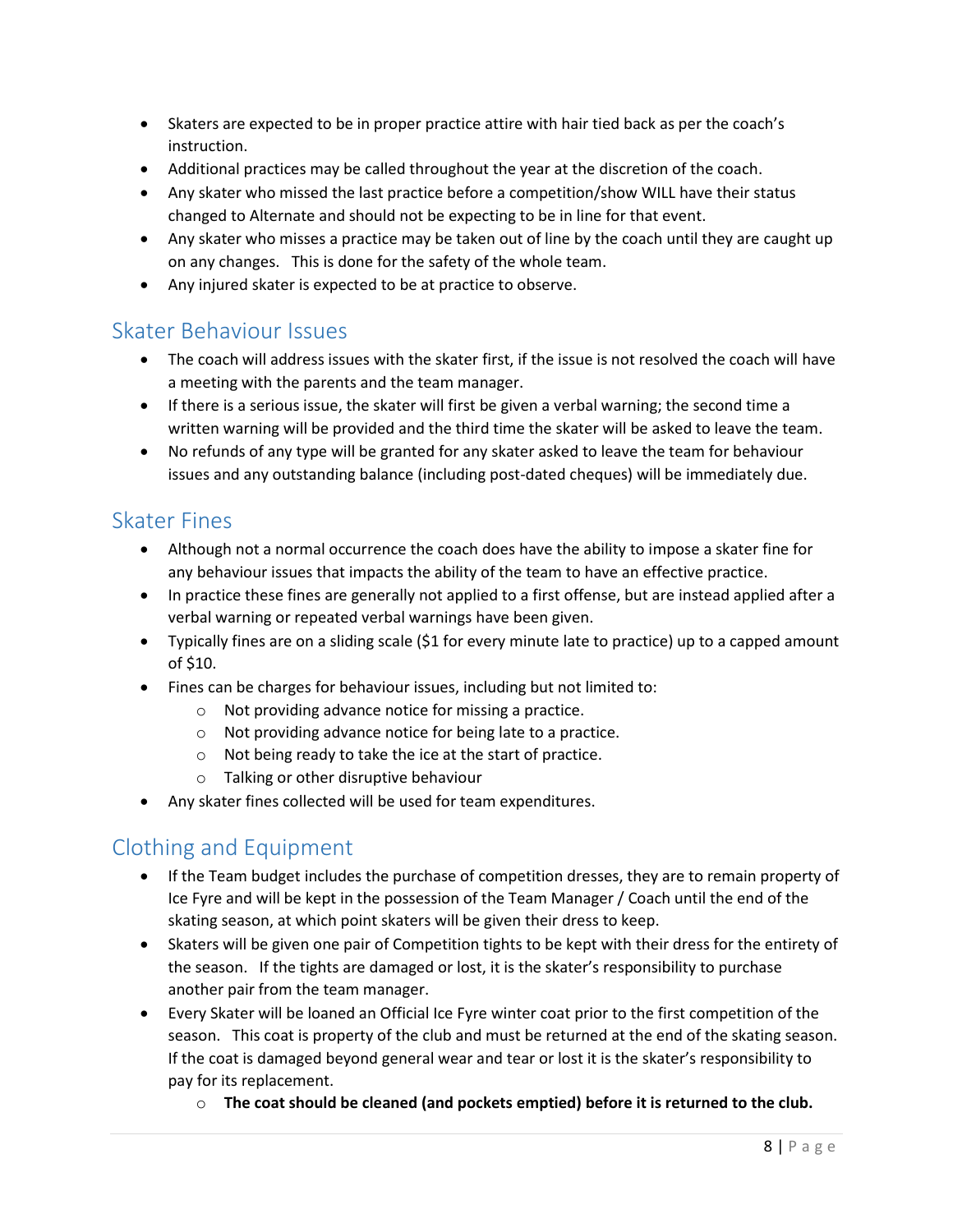The Ice Fyre warm up jacket is required for all practices, competitions and shows. This jacket is included in the 2016-2017 skater fees and it is the skater's to keep. The teams will be sized for jackets in the Fall.

### <span id="page-8-0"></span>Practice / Team Attire

- Unless specified by the coach the practice attire will consist of solid black leggings or skating pants and the Ice Fyre warm-up jacket.
- Hair is to be pulled back in a style specified by the coach
- The coach may also specify a colour of shirt to be worn. It is recommended that a tight neck shirt not be worn at competitions as hair/makeup is done prior to changing.

### <span id="page-8-1"></span>Practice Schedule

- Refer to the separate Practice Timetable
- Additional team practices may be booked on occasion. Days / Times will be communicated in advance.
- Team Calendar's will be posted on the website in the fall and updated frequently with any schedule changes.<https://ice-fyre.com/>

### <span id="page-8-2"></span>Competitions

- Dates of Competitions will be announced once they are published by Skate Canada.
- Usually the Club does not have the exact day / time for the team skate times until 2 weeks prior as the competition schedule is released by Skate Canada.
- Some Competitions will require overnight accommodations based on distance to travel and time of the skate. Accommodation (group booking) will be arranged by the Coach or member of the Board, it is the responsibility of the skater or skater's family to make reservations prior to the group booking deadline.
- For the 2016/2017 Season, all teams (except Beginner II and Elementary) are expected to have up to 4 competitions (including 2 overnight). Beginner II is expected to have up to 2 competitions (with the possibility of 1 overnight) and Elementary is expected to have 3 competitions (including 2 overnight). This is subject to changed based on the 2016/2017 competition schedule.

### <span id="page-8-3"></span>Ice Shows

Dates of Ice Show(s) will be added to the calendar and communicated once known.

### <span id="page-8-4"></span>Travel / Travel Conduct

- All members of the team (including alternates) are required to be at competitions and performances
- If travelling separately, Skaters are to arrive and leave the rink at the assigned time by the coaches.
- Skaters are usually requested to be at the rink a couple of hours prior to the skate time to adequately prepare and warm up with the team.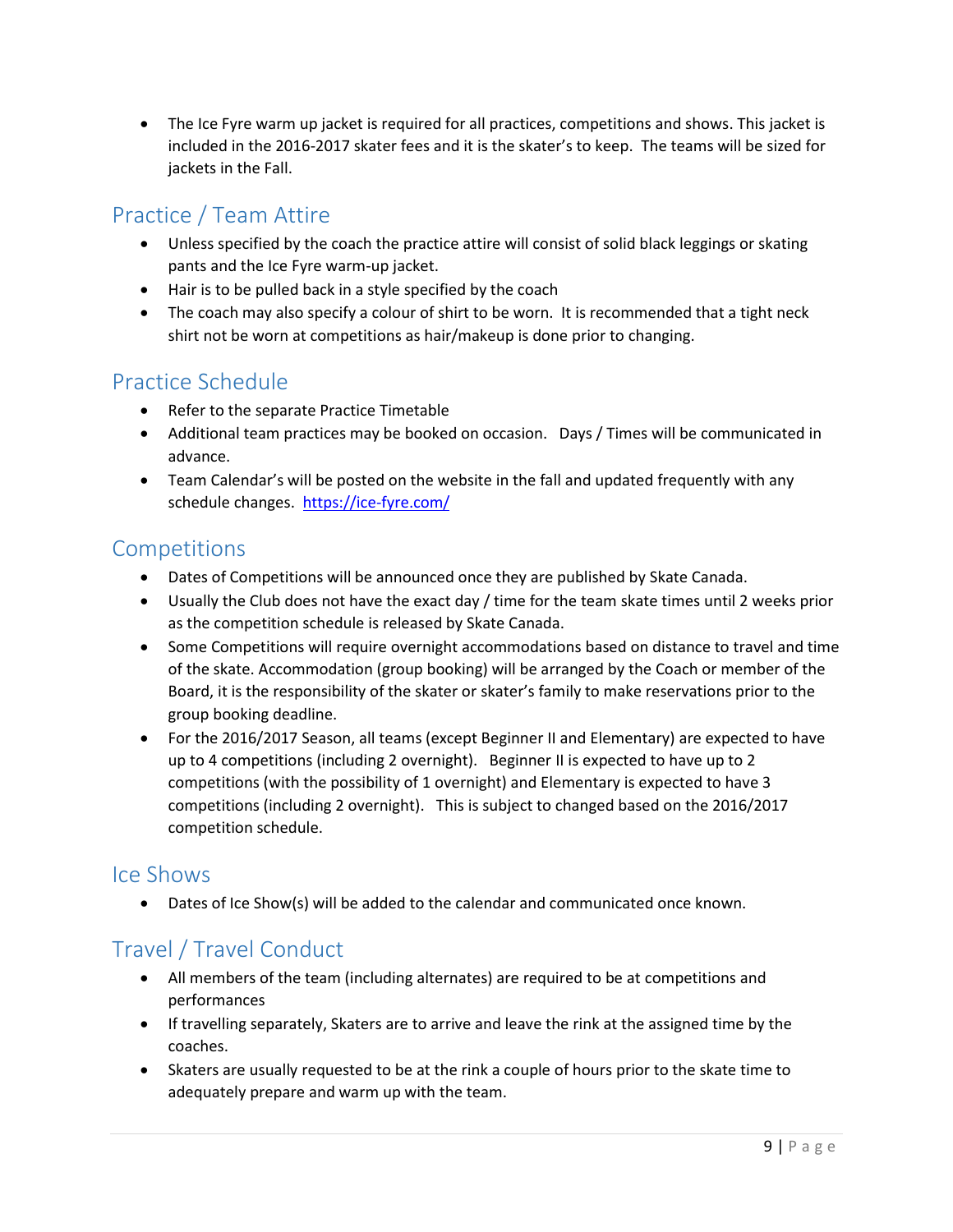- Travel and/or hotel arrangements for the skaters are organized by the Board of Directors / Team Manager in conjunction with the Coaches
- If the team is travelling together by bus, skaters may not travel separately.
- Each member of the team is a representative of Ice Fyre and must conduct themselves properly when travelling with the team.
- In the event of an overnight competition, a curfew is set to ensure all skaters are well rested and in good physical shape for competition. All skaters will observe the curfew as stated in their travel schedule.

### <span id="page-9-0"></span>Payments / Fees

- Refer to the Separate Team Payment Schedule for due dates.
- It is the Skater's responsibility to ensure that their skater fees are paid on time to not jeopardize their skating privileges.
	- $\circ$  In emergency circumstances consideration can be given by the Board of Directors for a late payment, however it is the responsibility of the skater to contact the Treasurer in advance of the payment being due.
- A \$40.00 charge will be added to monies owing for any NSF cheque.
- **Any skater that is in arrears for any fees past 30 days will have their skater privileges suspended unless prior arrangements have been made.**
- The Skater acknowledges that each team operates in a break even position. The skater fees in the offer are an estimate based on the projected number of skaters per team. If the actual members of full time skaters differ from the projection, the total skater fees may change. The Board of Directors commits to providing a budget estimate to the teams twice during the season (i.e. October and January).
	- $\circ$  In case of a budget shortfall the team has the opportunity to fundraise for the difference or pay a skater fee top up fee (due February 1, 2017)
	- $\circ$  In the case of a team budget surplus the skater will receive a credit /refund at the end of the season once all team expenditures are finalized.
	- $\circ$  The Team budgets are a point in time projection and may change during the year as circumstances change or at the request of the coaches (i.e. additional ice time)
	- $\circ$  All budget changes must first be approved by the Board of Directors, who will consider the team's budget projection balance.
- The WSST Skater Fees **do include**
	- o Ice rental and off ice practice costs (including coaching)
	- o Competition registration and coaching costs
	- o Team Wear including an Ice Fyre warm up jacket and if sufficient budget remains Ice Fyre skating pants/leggings (Youth Teams)
	- o Team Wear Ice Fyre warm up jacket (Adult Teams)
	- o Competition Attire including dress, tights etc. (Youth Teams)
	- o 5 tickets to the WSST Ice Show (see Fundraising section)
	- o Skater club fee to cover in year club costs
	- o Other team costs
- The WSST Skater Fees **do not include**
	- o Skate Canada Associate Membership with WFSC (if needed)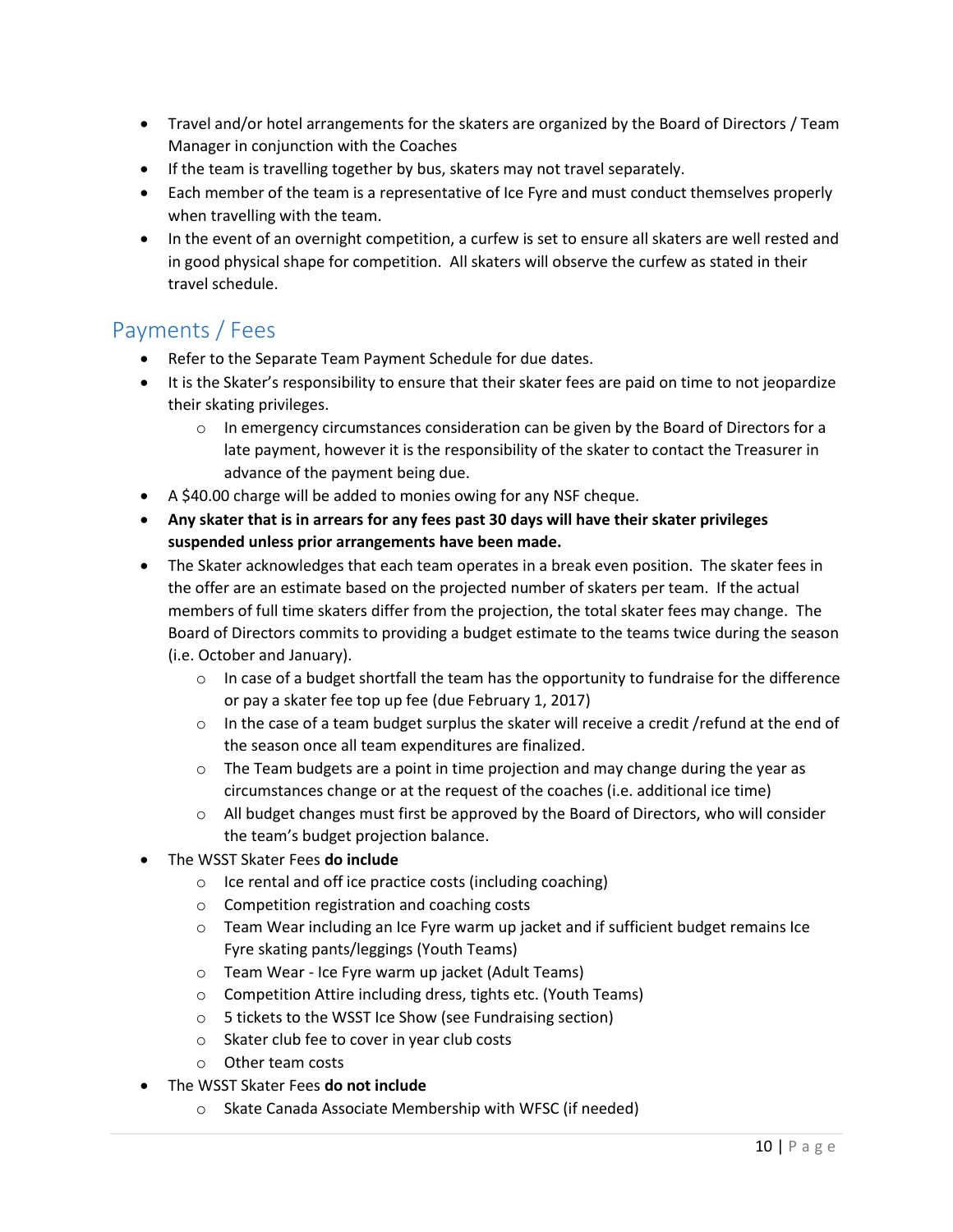- o Competition Dress (Adult Teams)
- o Practice Attire –skating pants, skates, helmet etc.
- o Individual Makeup (if required by coach) i.e. mascara, eyeliner
- o Hair Accessories (Bun Donut, Hairspray, Hair pins etc.)
- o Secret Buddy Gifts
- o Cost of Meals / Some Team Social Activities
- o Admission for Parents at Competitions / Ice Shows
- o Cost of Overnight Stays i.e. Hotel
- o Team Gifts for Coaches
- o Ice Fyre Pins for Trading
- o Spirit wear for Skaters, Friends and Family

### <span id="page-10-0"></span>Payment Methods

- Cheques / Postdated cheques can be made payable to WSST
- Payments can also be made by credit card through Plastiq. The skater assumes the responsibility of any Plastiq processing fees which are currently 2.5%. Plastiq does offer the ability to schedule post-dated payments
	- o [https://WSST.plastiq.com](https://wsst.plastiq.com/)

### <span id="page-10-1"></span>Skater Fee Refunds

- Should a skater accept a position on an Ice Fyre team, the skater has a cooling off period of 14 days from the date on the signed agreement to withdraw from the agreement. **Notice must be provided to the Board of Director's in writing and received within the cooling off period.** Ice Fyre will refund any payments made within 30 days of notice being received.
- For any skater withdrawing after the cooling off period but prior to August 1, 2016, Ice Fyre will refund all payments except the team commitment fee as identified in the payment schedule. Notice of withdrawal must be made to the Board of Directors in writing and received prior to August 1, 2016. Ice Fyre will refund any payments made (less the commitment fee) within 30 days of notice being received.
- No refunds will be granted to any skater who quits any Ice Fyre Team after August  $1^{st}$ . Any outstanding skating fees will be due at that time.
- A medical exception pro-rated refund may be granted after August  $1<sup>st</sup>$  at the discretion of the Board of Directors. A Physician's note must be provided.

### <span id="page-10-4"></span><span id="page-10-3"></span><span id="page-10-2"></span>Fundraising / Sponsorship Policy

#### Fundraising (All Teams)

Time Range - The Season is defined as May  $1<sup>st</sup>$  through to April 30<sup>th</sup>

<span id="page-10-5"></span>Fundraising Hours - EACH skater is required to **complete one of the following** A) Volunteer 4 hours at a Club Fundraiser / Event, B) Provide in-kind donations / assistance to the club (time/skills) equivalent to the fundraising requirement (must be approved in advance by the Board) or C) pay a fundraising buyout fee equal to \$25 for each uncompleted hour. For every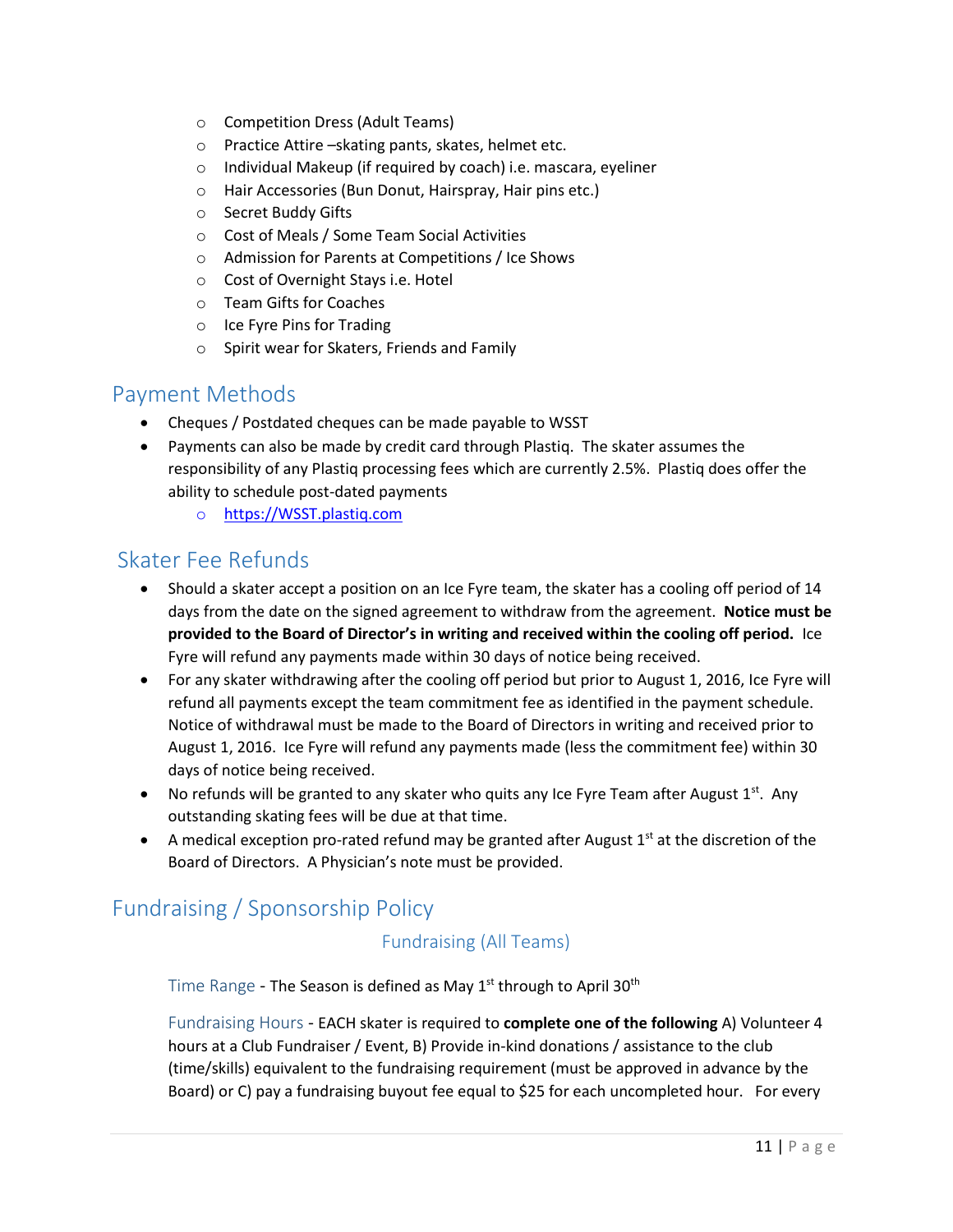hour volunteered \$25 will be credited towards the Fundraising Balance. Although additional volunteer hours are greatly appreciated, credits cannot be earned for additional volunteer hours worked beyond the requirement.

<span id="page-11-0"></span>Fundraising Requirement - The Board reserves the right to increase / decrease the number of required fundraising hours per skater based on the number Club events scheduled for that year (i.e. Ice Show and Competition Host). The Board must notify the membership of the change prior to September 1<sup>st</sup>. Positions on the WSST Board or as Team Manager do not count as inkind assistance and will not applied to the fundraising requirement.

<span id="page-11-1"></span>Ice Show / Competition Host / Club Fundraisers - The annual ice show is the Club's most profitable fundraiser and helps raise our profile in the community. All proceeds from this fundraiser will be allocated to the Club. The Board may choose to also allocate a portion of the proceeds to the team budgets. WSST has the ability to also identify another event or fundraiser to be a Club Event (i.e. Skate Canada competition host).

<span id="page-11-2"></span>Ice Show Tickets - Each skater is committed to sell 5 advance ice show tickets (\$10 x 5). The cost for these tickets are included in the full time skater fees and if resold the skater will keep the proceeds. Tickets will be distributed to the skaters in the Fall once they are printed. Additional advance tickets sold can be applied to the Fundraising Balance (see below).

<span id="page-11-3"></span>Ice Show / Competition Host Volunteers - **Hours worked count towards the Fundraising requirement.** Time can be given in advance (prep work) or on the day of the event. The ice show (or other large scale club event) is a very labour intensive and requires the participation of many people to make it successful. **The board reserves the right to allow in-kind donations (i.e. design of the program, photography, video, ticket printing, silent auction item, website design etc.) as a substitute. In-kind donations must be approved in advance.** Other club fundraisers can also be seen as an "in-kind" donation as long as the fundraiser is held prior to the Ice Show.

<span id="page-11-4"></span>Fundraising Balance - Any fundraising requirement balance uncompleted by January 1<sup>st</sup> of each season is due to the Club. The Skater has the following options (as a whole or a combination of); A) Fundraising buyout equal to \$25 x remaining hours to be worked; B) Sell additional advance Ice Show Tickets (credit for each **advance** ticket sold) over and above the five mandatory tickets; C) Apply the 50% individual Skater profit earned in a General Fundraiser.

<span id="page-11-5"></span>General Fundraisers - The Board may approve fundraising throughout the season to benefit the Club / Skaters. **Participation is optional and hours worked do not count towards the Fundraising requirement unless permission has been granted by the club.** Unless advised any net fundraising profit earned by the individual skater will be allocated 50% Individual Skater Fees, 50% Club.

Should the fundraising event be a pooled fundraising opportunity (i.e. Walmart Front Door), total profits will first be divided up per skater based on the percentage of hours worked (number of hours worked / total hours worked by all skaters) before applying the 50/50 split.

The individual Skater benefit cannot exceed the total Skater fees. Should the Skater fees be paid 100% by fundraising, the remaining profit will be allocated 50% Club and 50% Team.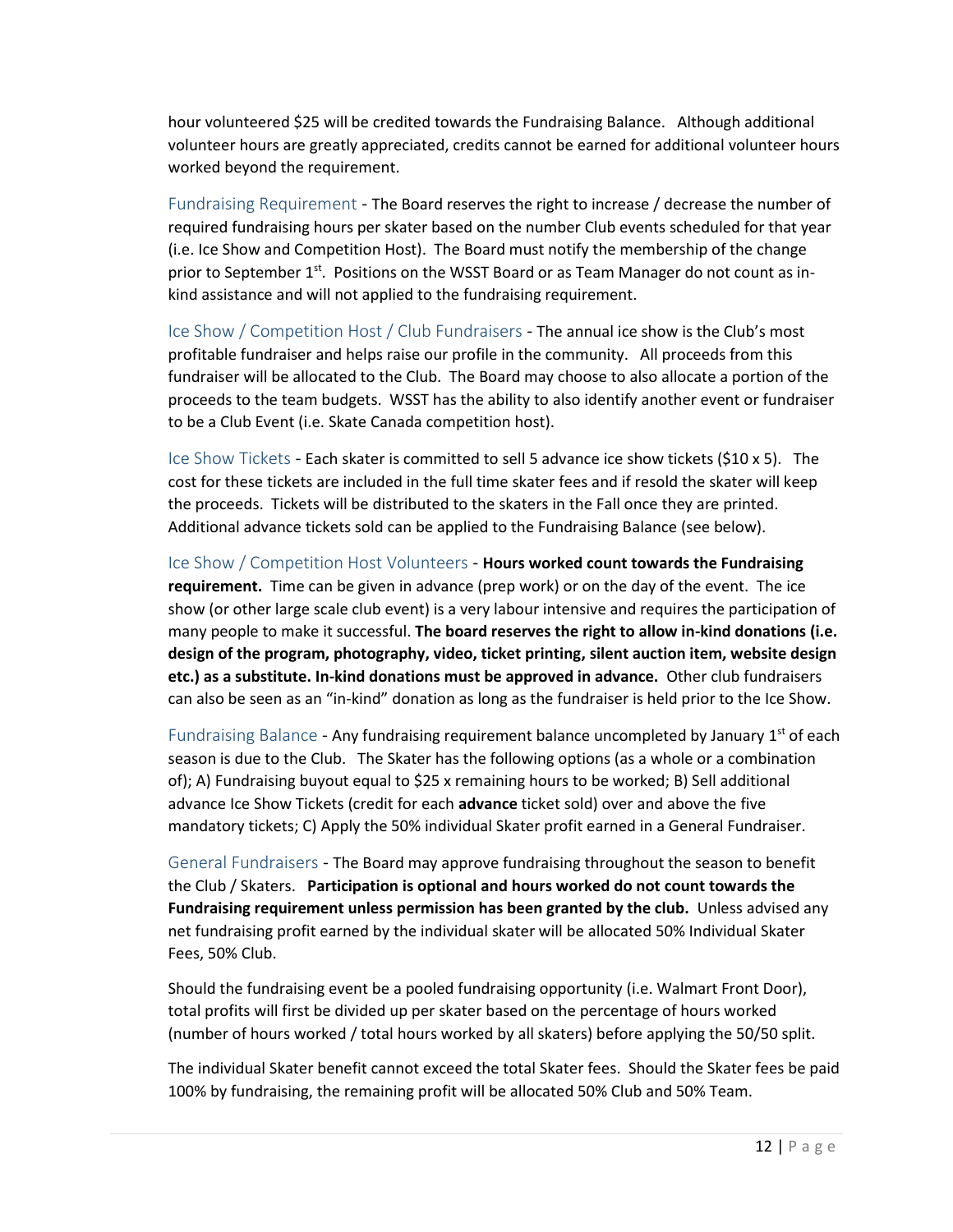<span id="page-12-0"></span>Team Fundraisers - The Board may approve a team fundraiser throughout the season to allow the team to raise additional funds for item(s) that were not included in their original budget (i.e. additional skating hours / camp etc.), or to overcome a team deficit due to lower than anticipated skater numbers. **Hours worked do not count towards the Fundraising requirement.** Allocation of any funds raised from a Team Fundraiser will be 50% Team and 50% Individual Skater Fees.

<span id="page-12-1"></span>Allocation of Skater Fundraising - The 50% earned by the individual skater for general fundraisers will be applied to the furthest out payment due (i.e. Feb 1st / Jan 1st) and work backwards.

<span id="page-12-2"></span>Communication of Fundraisers - Unless specifically identified in the policy, the fundraiser type will be communicated to the membership in advance of the fundraiser.

#### Sponsorship (All Teams)

<span id="page-12-4"></span><span id="page-12-3"></span>Corporate Sponsorship Specific Purpose – Any corporate sponsorship given for a specific purpose will be applied and utilized as intended (i.e. individual skater fee sponsorship, team training camp sponsorship).

<span id="page-12-5"></span>Corporate Sponsorship General - In order to keep things equal and acknowledging that some Corporate Sponsorship programs prevent individual skaters from benefiting directly, all nonspecific (general club) Sponsorship donations will be allocated 50% Club and 50% Skater's Team. This includes all sponsorship related to the support of the ice show. In the case where a sponsorship is given on behalf of one or more skaters the 50% team share will be distributed proportionally.

<span id="page-12-6"></span>Allocation of Sponsorship (Non-Monetary) - All non-monetary donations will directly benefit the intended purpose, i.e. silent auction prizes for the Ice Show or spirit wear for a specific team.

<span id="page-12-7"></span>Acknowledgement of Sponsorship - All general club sponsorship or team specific sponsorship received prior to the ice show program deadline will be acknowledged in the ice show program. The Board may also choose to acknowledge sponsorship in additional ways (website, bulletin board). The Sponsor has the ability to remain anonymous if they wish.

#### Application of Team Fundraising Dollars

<span id="page-12-8"></span>Any fundraising / sponsorship proceeds will be utilized in the following fashion

- 1) Coverage of any team shortfall due to lower than anticipated Skater enrollment
- 2) Coverage of any coach proposed and board approved in year team expenditures not included in the budget, i.e. team social activities, additional ice time, summer training camps, additional competitions etc.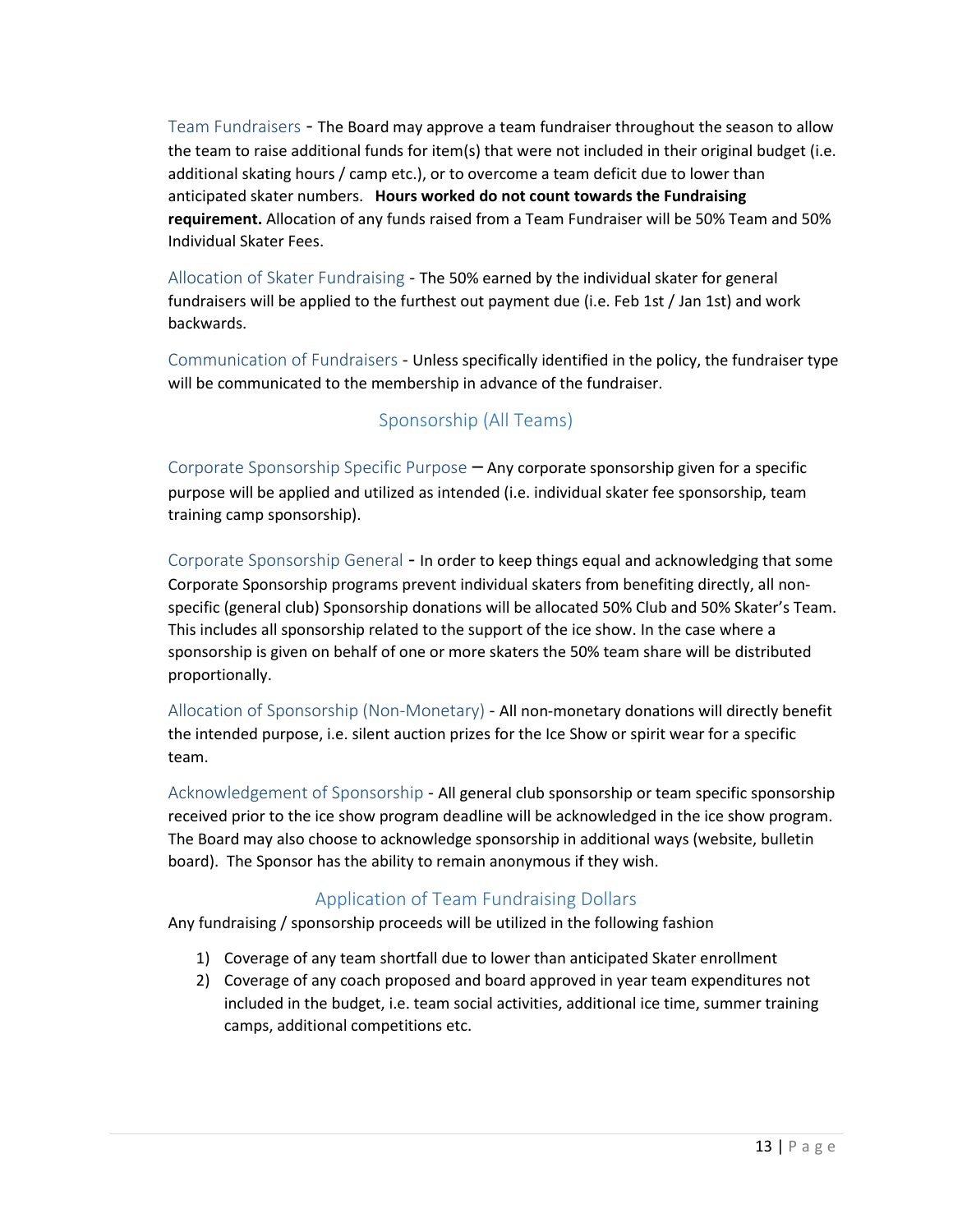### <span id="page-13-2"></span><span id="page-13-1"></span><span id="page-13-0"></span>WSST Bingo Policy

#### All Teams

Time Range - The Season is defined as May 1st through to April 30th

<span id="page-13-3"></span>Bingo Hall Location - Red Barn Bingo Hall, 172 Wayne Court Oshawa, ON L1G 3R2

<span id="page-13-4"></span>Skater Bingo Responsibilities - It is the responsibility of the skater/volunteer to confirm with the Bingo Captain they will be there, arrive on time for their shift and stay to the end of the Bingo Session. Bingo shifts are typically 4 hours long but may be shorter / longer depending on the session. Bingo Hall duties vary depending on the Bingo session and will be assigned by the Bingo Captain.

<span id="page-13-5"></span>Bingo Shifts - Club Bingos are randomly assigned by Red Barn Bingo Association. The Club cannot choose which shifts it participates in. **The Club must FULLY staff each bingo with 1 Bingo Captain and 3 Volunteers or jeopardise its standing and future bingo revenue income.** Shifts can occur 7 days a week (early morning to late night). The Club receives its Bingo shift allocation periodically throughout the year, and will provide the dates when known.

#### Youth Teams

<span id="page-13-7"></span><span id="page-13-6"></span>Team Bingo Benefit - WSST will distribute the net profit earned from Bingo proportionally to all teams participating. The Club continues to earn a net profit of around \$15 thousand annually (2015-2016 budget). i.e. 2 Teams = \$7,500 each, 3 Teams = \$5,000, 4 Teams = \$3,750

<span id="page-13-8"></span>Mandatory Bingos - Each Skater is responsible for one of the following A) completing 2 Bingo Sessions for WSST, or B) paying a Bingo Buyout Fee of \$100

<span id="page-13-9"></span>Mandatory Bingo Requirement - The Board reserves the right to increase / decrease the number of required bingos per skater based on the number of youth teams/skaters participating. The Board must notify the membership of the change prior to September 1st. Any change in the number of mandatory bingos will proportionally adjust the buyout fees.

<span id="page-13-10"></span>Bingo Volunteers - It is recommended that Bingo Volunteers are at least 16 years or older. The Bingo Hall will allow younger volunteers of High School age as long as they exhibit mature behaviour while on duty. Parents or family members are permitted to serve as volunteers.

<span id="page-13-11"></span>Assignment of Bingo Shifts - Skaters will be able to sign up for their bingo shifts. Any member who has **NOT completed or signed up** for all of their mandatory shifts **by January 10th**, will be subject to a Bingo Buyout Fee equal to \$50 for each incomplete bingo shift. Skaters assume the risk of not enough bingo spots if they delay committing to their Bingo shifts until after December 2016.

<span id="page-13-12"></span>Posting of Bingo Shifts - The Club will communicate the bingo shifts to all Skaters at least 7 days in advance of the sign up period commencing. That will allow everybody the opportunity to review the list.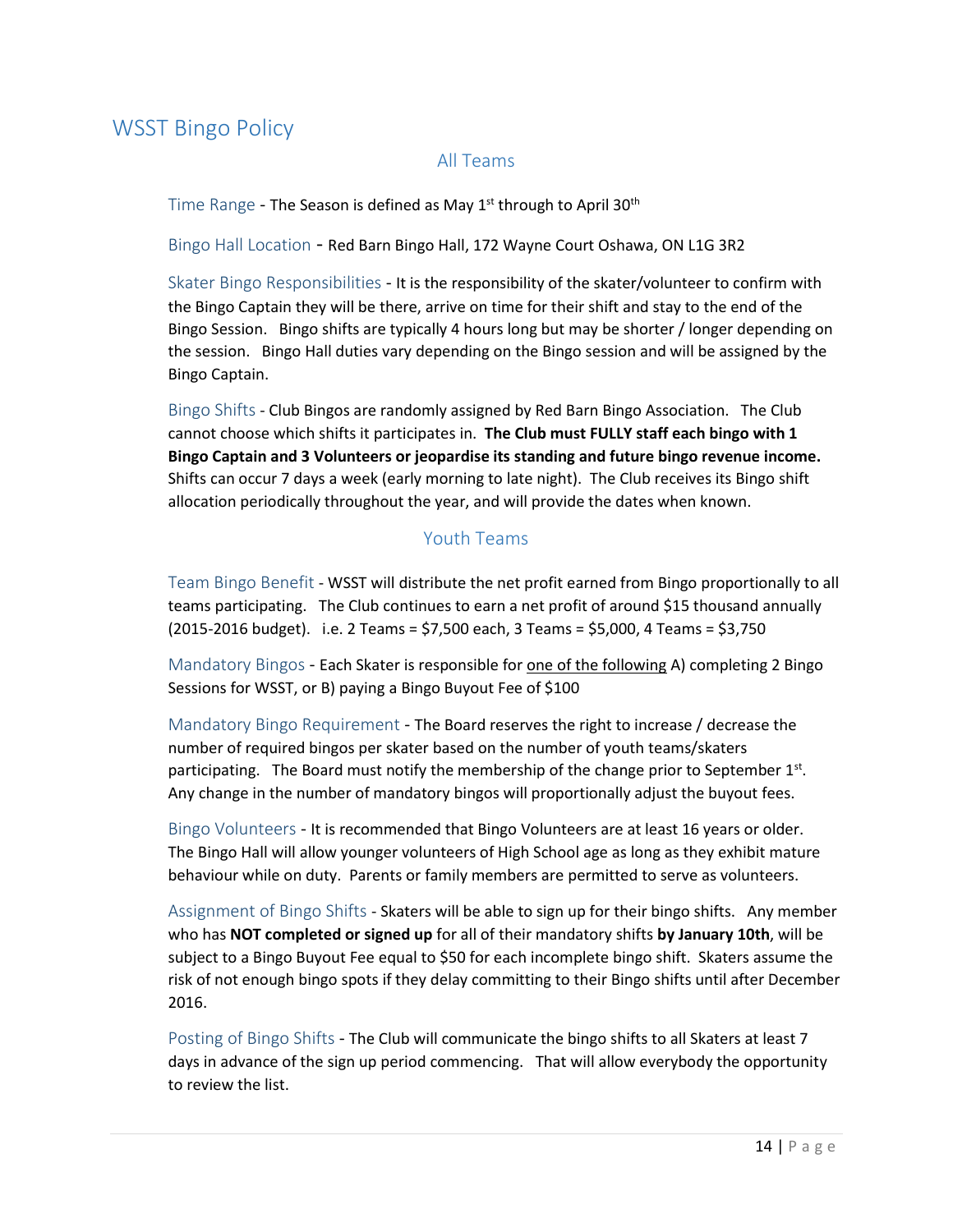<span id="page-14-0"></span>Initial Sign-up Period - The sign up method for the upcoming season will be online utilizing the website Volunteerspot. A direct sign up link will be emailed to all skaters. Once the sign up date has commenced, Skaters will have the choice to sign up for bingo shifts as long as the number of bingos does not exceed the number of remaining mandatory bingos they need to complete. The board reserves the right to remove a member from a bingo shift if they have exceeded their allowed signups during this period. Sign up will be based on first come first served. This sign up period will last 2 weeks.

<span id="page-14-1"></span>Open Sign-up Period - Once the initial sign up period has finished. Members are permitted to sign up for additional bingo shifts.

<span id="page-14-2"></span>Additional Bingo Skater Fee Credits - For every additional bingo shift worked a \$50 credit will be earned. This credit will be applied to the current year's skating fees (May  $1<sup>st</sup>$  – January 31<sup>st</sup>), or to the next year's skating fees (February  $1<sup>st</sup>$  – April 30<sup>th</sup>).

<span id="page-14-3"></span>Applying Skater Credits - All current year skating credits will be applied to the furthest out payment due (i.e. Feb 1st / Jan 1st) and work backwards. All next year skating credits accumulated in the prior year can be applied to the initial payment (excluding the skater commitment fee) for the next season.

If a Skater chooses not to return in the following season, email or written notification to the Board must be received. The Skater will be reimbursed for any credits owing within 60 days of tryouts for the following year being completed. Credits will be forfeited if notification is not received prior to September 1st.

<span id="page-14-4"></span>High School Volunteer Hours - Students requiring high school volunteer hours may complete an additional bingo(s) and in lieu of a skater credit(s) have their hours count as volunteer hours towards that requirement. This does not apply to mandatory bingos, unless they have bought out of that requirement.

<span id="page-14-5"></span>Partial Buyouts - Are permitted based on the number of bingos the Skater wishes to buyout from. For example, to buyout out of 1 Bingo Session is \$50 (\$100 / 2)

<span id="page-14-6"></span>Bingo Shift Changes - At the discretion of the Bingo Captain, it is possible for a member to change their bingo shift up to 7 business days before the bingo date without penalty.

<span id="page-14-7"></span>Bingo Penalty - The Club is responsible for making sure each bingo is fully staffed. Insufficient notice may result in the club incurring additional costs in order to meet its obligations. Failure to change your bingo shift without sufficient notice (less than 7 business days) will result in a penalty fee of \$75. **Failure to show up to your bingo shift without any notice or to provide less than 24 hours' notice will result in a penalty fee of \$100**. These fees only apply to that single bingo shift.

<span id="page-14-8"></span>Limiting Number of Bingo Sessions – Signup - The Board reserves the right to limit the number of bingo sign up dates that are released to the membership for signup (i.e. 3 months at a time instead of 6).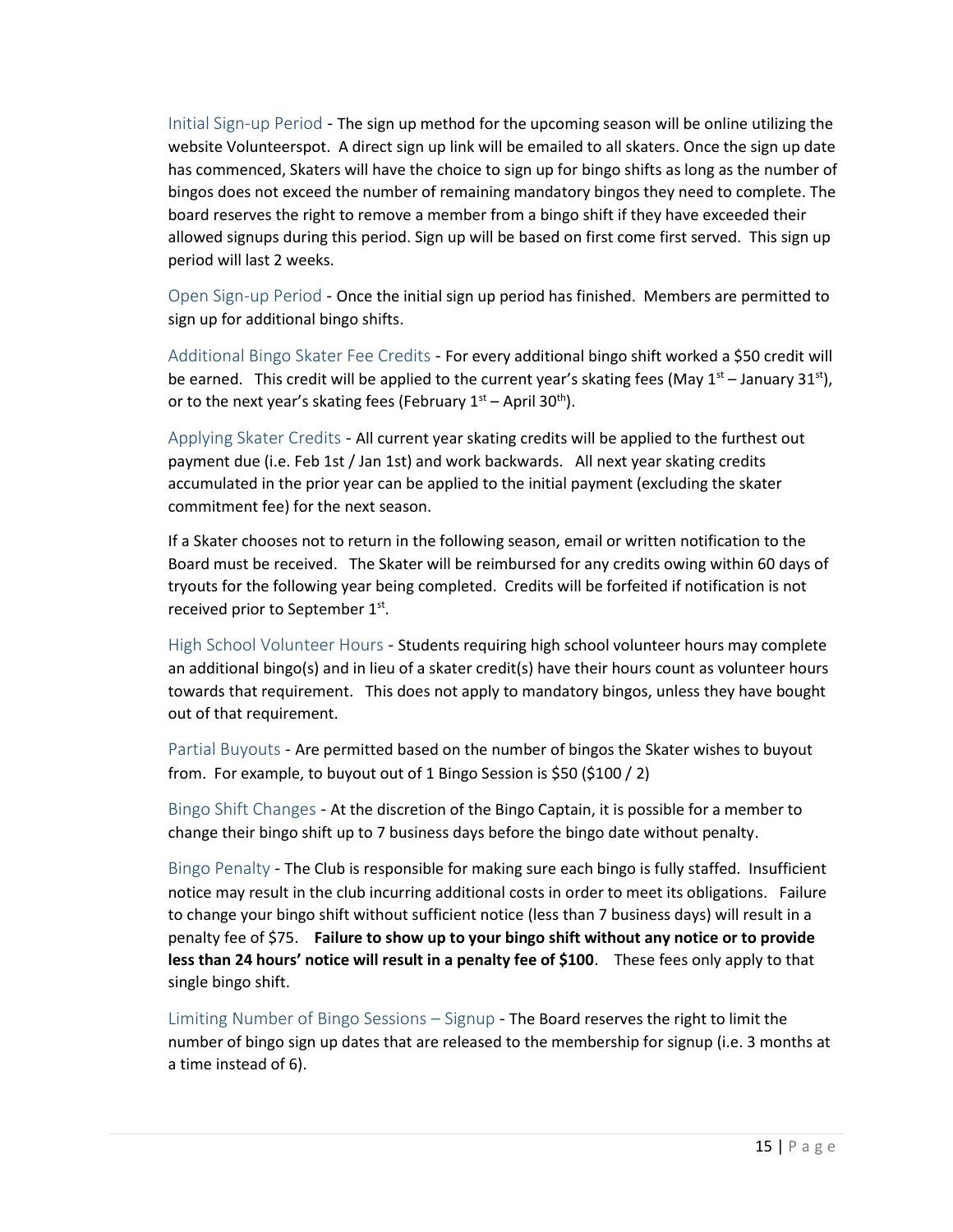#### Adult Teams

<span id="page-15-1"></span><span id="page-15-0"></span>Mandatory Bingos - There are no mandatory bingo shifts. **Adult Skaters do have the opportunity to volunteer for bingo shifts for individual credit.**

<span id="page-15-2"></span>Team Bingo Benefit - The Adult teams will **NOT** receive a share of the bingo profit.

<span id="page-15-3"></span>Initial Sign up Period - Adult Skaters are not permitted to sign up for bingo shifts during this period.

<span id="page-15-4"></span>Open Sign up Period - Adult Skaters may choose to sign up for bingo shifts online during the Open Sign up Period. For every bingo shift worked, the Skater will earn Bingo Skater Fee Credits.

<span id="page-15-5"></span>Bingo Skater Fee Credits - For every additional bingo shift worked a \$50 credit will be earned. This credit will be applied to the current year's skating fees (May  $1^{st}$  – January 31st), or to the next year's skating fees (February  $1<sup>st</sup>$  – April 30<sup>th</sup>).

<span id="page-15-6"></span>Applying Skater Credits - All current year skating credits will be applied to the furthest out payment due (i.e. Feb 1st / Jan 1st) and work backwards. All next year skating credits accumulated in the prior year can be applied to the initial payment (excluding the skater commitment fee) for the next season.

If a Skater chooses not to return in the following season, e-mail or written notification to the Board must be received. The Skater will be reimbursed for any credits owing within 60 days of tryouts for the following year being completed. Credits will be forfeited if notification is not received prior to September 1st.

<span id="page-15-7"></span>Bingo Shift Changes - At the discretion of the Bingo Captain, it is possible for a member to change or cancel their bingo shift up to 7 business days before the bingo date without penalty.

<span id="page-15-8"></span>Bingo Penalty - The Club is responsible for making sure each bingo is fully staffed. Insufficient notice may result in the club incurring additional costs in order to meet its obligations. Failure to change your bingo shift without sufficient notice (less than 7 business days) will result in a fee of \$75. **Failure to show up to your bingo shift without any notice or to provide less than 24 hours' notice will result in a fee of \$100**. These fees only apply to that single bingo shift.

<span id="page-15-9"></span>Limiting Number of Bingo Sessions – Signup - The Board reserves the right to limit the number of bingo sign up dates that are released to the membership for signup (i.e. 3 months at a time instead of 6).

### <span id="page-15-10"></span>Skate Canada Safe Sport

 Employees, administrators, volunteers, coaches in clubs, skating schools and sections have the responsibility, as stated in provincial child welfare laws, to identify and report suspected child abuse and neglect.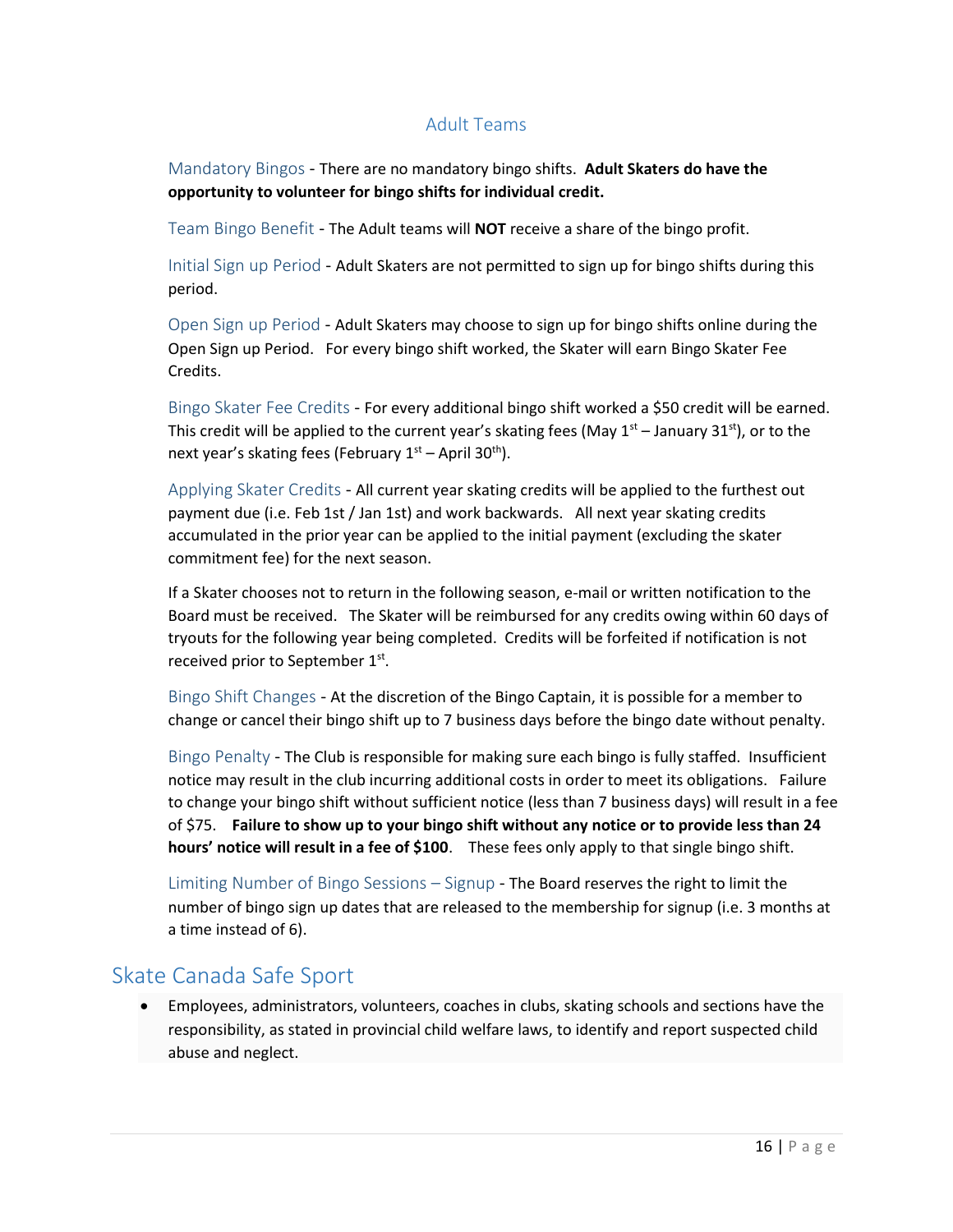- You do not need to be sure that a child is or may be in need of protection to make a report. "Reasonable grounds" are what an average person, given his or her training, background and experience, exercising normal and honest judgement, would suspect.
- If you suspect a child is being abused, neglected, or if you are a child who is being maltreated, contact your local Child Protection Agencies. If the child is in immediate danger, dial **911** or call your local police emergency number.

### <span id="page-16-0"></span>Contacting WSST Board of Directors

- The Board of Director's can be reached via email a[t icefyresecretary@outlook.com](mailto:icefyresecretary@outlook.com)
	- o President Tina Henry
	- o Vice President Anna Blanchet
	- o Treasurer Jennifer Hess
	- o Secretary Donna Guppy
	- o Fundraising Chair Amanda Westerman
	- o Bingo Chair Carolyn Spearin
	- o Publicity Chair Meghann McPhee.
- Please note that as a volunteer board we attempt to answer all inquiries in a timely fashion to the best of our ability.
- Our mailing address is: PO Box 374 STN Main, Whitby ON, L1N 5S4
- Our website is:<https://ice-fyre.com/>

**The Skater does not need to return the entire Whitby Synchronized Skating Teams Ice Fyre Skater Agreement document. It is to be kept for reference purposes throughout the skating season.**